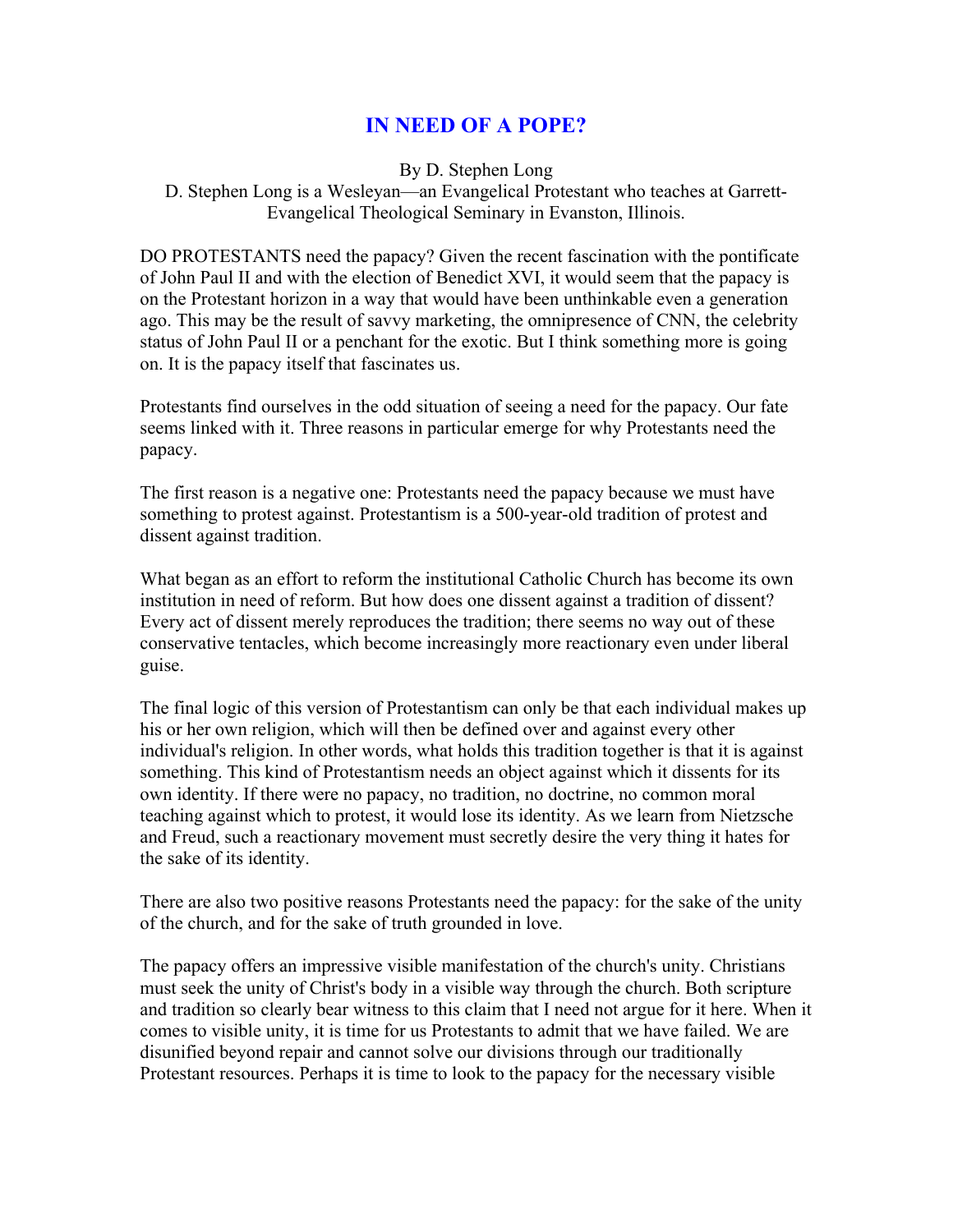manifestation of Christian unity; perhaps it alone provides the necessary unity of the church through a subjective and personal reality that mirrors that of Jesus Christ himself.

Christ left us no written sources, no legal contracts or juridical means of unity. Instead he mediates God's presence to us in and through human flesh. Perhaps the papacy bears witness to this reality better than other instruments of unity (to trade on an Anglican term).

I would not deny that Protestants already share to an extent in the Catholic unity. In fact, this is the official teaching of the Catholic Church itself. Its catechism states that "one cannot charge with the sin of separation those who at present are born into these communities [that resulted from separation] and in them are brought up in the faith of Christ, and the Catholic Church accepts them with respect and affection as brothers." Those of us who came to love God through these separated communions are correct to declare our faith in the "one, holy, catholic and apostolic church." Holy scripture, the ancient confessions, baptism, liturgy and the common life of faith, hope and love all function in part as instruments of unity.

But none of these instruments of unity have worked to avoid practices of ever-repeating and deepening division and schism. Could this be because these means are primarily objective and juridical? Because they assume no "fleshly" mediation? Perhaps we have tried to find unity through means that do not express as well as they could the reality of Christ's incarnation.

Objective and juridical means lack the human reality of the papal unity. They cannot express affection. They do not pronounce blessing and benediction. They cannot ask for forgiveness for past errors or make claims for truth. They do not grow frail, show the wear of time, and die. All this the pope can do. He can be loved in a way that these other instruments of unity cannot. This is what struck me in the events that transpired in St. Peter's Square over the past few weeks.

Of course, the other instruments of unity do attract our love and devotion. But they are more easily used than loved. What we have seen in the funeral of John Paul II and the election of Benedict XVI is the possibility of loving the faith as a human gift that is received, and in that very reception acknowledging its contingency and fragility.

Hugo Rahner once wrote, "All the churches who wish to withdraw from the unity of the church dogmatically first of all seek refuge within the state but soon are absorbed by the state and fall with it." This is why, he suggested, "the guiding role of the papacy is needed."

Can those of us who are Protestants deny this accusation? Could we ever see in our own churches the transnational, multicultural and multiclass expression of love and joy we witnessed in St. Peter's Square? If not, then how can we refuse to acknowledge the beauty of the papacy?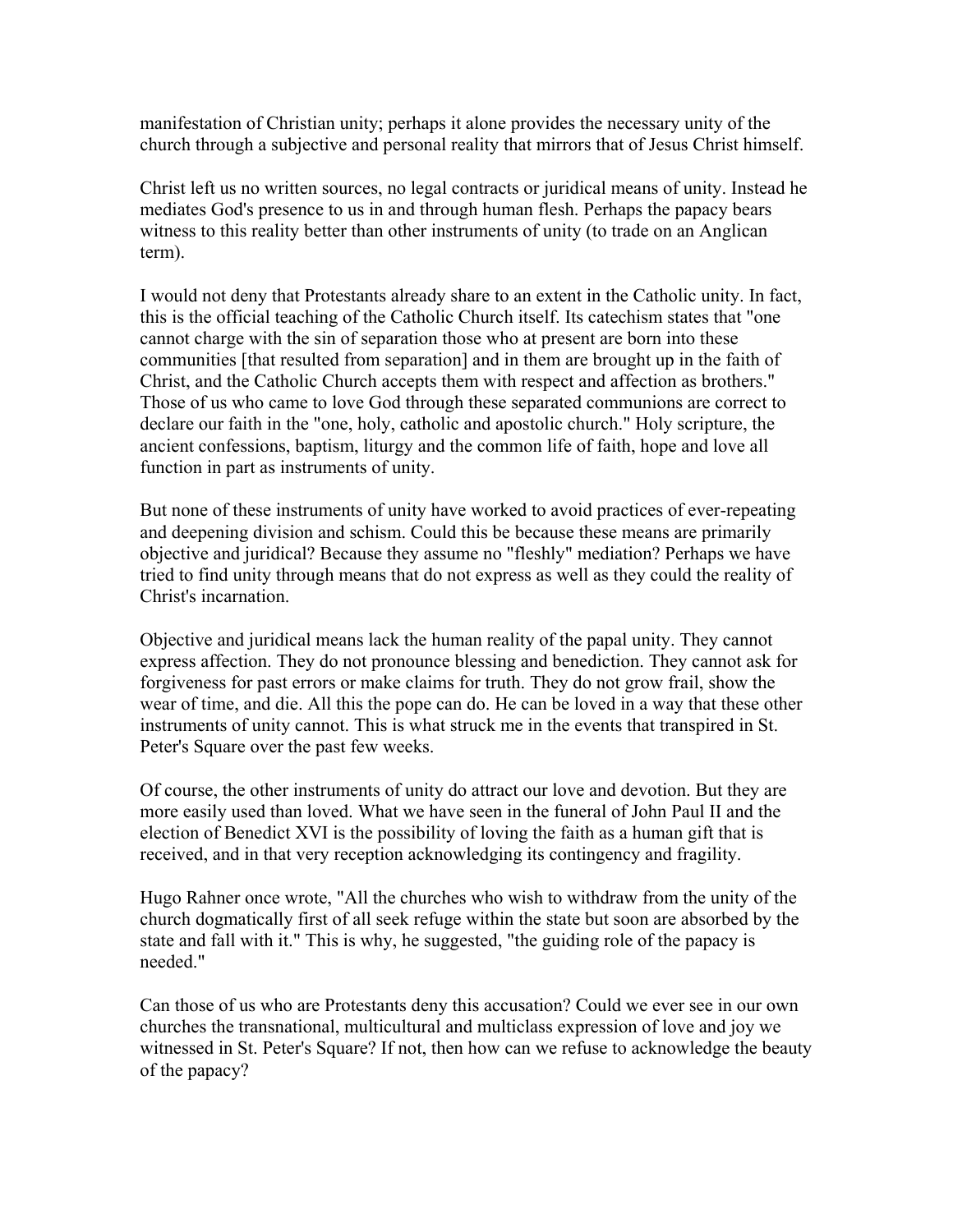The final reason Protestants need the papacy is to avoid the subordination of truth to power that so characterizes the modern era and its totalitarian politics. We have lived through an era in which it was assumed that every truth claim was finally nothing but a disguised appeal for power. The great hermeneuts of suspicion taught us to look upon truth with this posture, and it is difficult to free ourselves from it--to abandon ourselves to the possibility that truth might be more basic to our lives than the will to power. We fear we will give up something significant if we give up this posture. We fear that the stance of assuming truth or goodness is more basic than power will inevitably lead not to unity but to an improper totalizing or fascism, and this some Protestants seem to fear more than the loss of truth itself.

John Paul II taught us to risk truth and not be content with the modern assumption that peace can only be had when we confess power as the most basic reality of our lives. He was not alone in bearing witness before the world to "the splendor of truth." This has been a common witness of the papacy in the modern era, and contrary to all expectations of those who thought that the suspicious posture was necessary for the sake of peace, the posture of suspicion produced more violence than the assumption of a basic and foundational truth and goodness.

This is the beautiful scandal of the papacy: it is an institution that proclaims that truth is more basic than power even when those of us weaned on a (Protestant) hermeneutics of suspicion can only see the papacy as a contradiction.

To see the beauty of truth requires a Protestant rethinking of the papacy. This does not mean denying that truth and power are always linked, but it does mean rejecting the notion that the former is always vitiated by the latter. Even where we still disagree with what the Catholic Church pronounces, we will have to address the truth of what is pronounced and not simply dismiss it as a sinister play for power.

Don't get me wrong. I have no romantic illusions about the papacy. I understand its historical legacy and the legitimate reasons why Protestants separated from the Catholic Church. But Catholics themselves acknowledge this history as well. "Serious dissensions appeared," the Catholic catechism tells us, "and large communities became separated from full communion with the Catholic Church--for which, often enough, men of both sides were to blame." The Catholic Church has acknowledged contributing to the ruptures that divide us, ruptures that are always sin. We Protestants must now reciprocate and name our sin in dividing Christ's body. Can we do this without rethinking its unity in the primacy of the bishop of Rome? I do not think so.

At one point in history, to be a Protestant was explicitly or tacitly to will an end to the papacy. I think many Protestants can now confess that was a mistaken view. Both the church and the world would sorely lack a necessary witness if there were no papacy. If being a Protestant means willing the end to the papacy, then I find myself no longer capable of willing such an act.